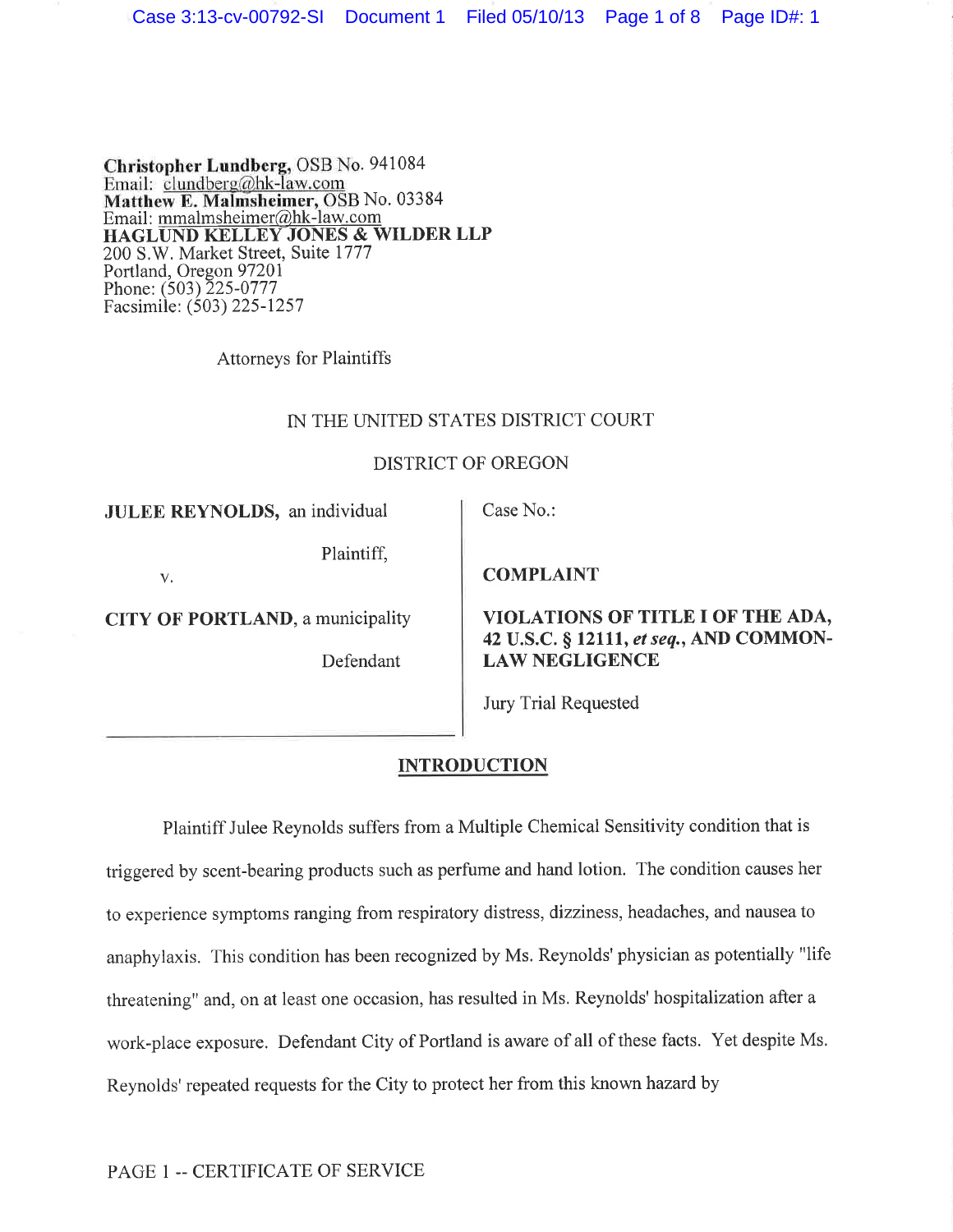accommodating her disability, the City has refused to take any meaningful corrective action. As <sup>a</sup>result, Ms. Reynolds seeks a judgment ordering the City to comply with its legal obligations to protect her and accommodate her disability and compensating her for her noneconomic injuries of \$50,000.

### PARTIES

1. Julee Reynolds is an individual and resident of the State of Oregon. At all times material, Ms. Reynolds was employed by the City of Portland in the City's Bureau of Maintenance.

2. The City of Portland is a political subdivision of the State of Oregon. At all times material, it acted through its employees who were acting in the course and scope of their employment and on behalf of the City.

#### **JURISDICTION**

3. This Court has original jurisdiction over plaintiff s federal statutory claim under 28 U.S.C. § 1331 and 42 U.S.C. § 2000e-5(f) (3) as incorporated into the ADA by 42 U.S.C. § 12117(a). This Court has supplemental jurisdiction over plaintiff s state law claim under 28 u.s.c, \$ 1367.

#### VENUE

4, Venue is appropriate in the District Court of Oregon because all of the defendants reside within the State of Oregon and all of the events giving rise to the claims occurred in Multnomah County in the State of Oregon. 28 U.S.C. § 1391(b); 42 U.S.C. § 2000e-5(f) (3) as incorporated into the ADA by 42 U.S.C. \$ 12117(a).

# PAGE 2 - COMPLAINT

HAGLUND KELLEY JONES & WILDER, LLP 200 SW Market Street, Suite 1777 Portland, OR 97201 (503) 225-0777/(503) 225-1257 (fax) nnnnn RAALIN72 DT N1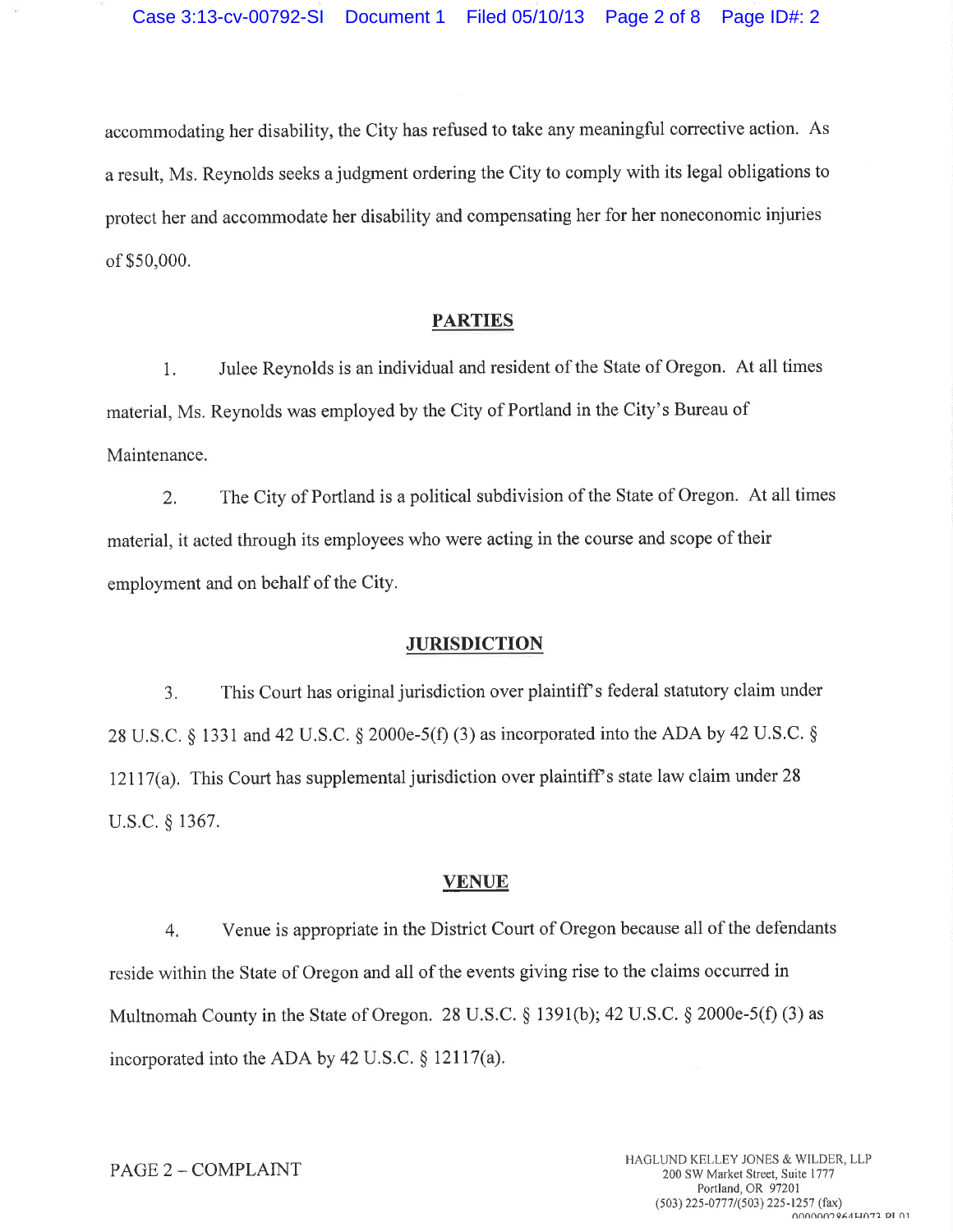### ADMINISTRATIVE EXHAUSTION

1, Plaintiff has exhausted her administrative remedies. On May 30, 2012, Ms. Reynolds filed a discrimination complaint with the United States Equal Opportunity Commission. After more than 180 days passed, Ms. Reynolds requested a notice of right to sue In a letter dated February 20,2013, the United States Department of Justice Civil Rights Division issued Ms. Reynolds a notice of right to sue.

## **FACTS**

2. Julee Reynolds works for the City of Portland in its Bureau of Maintenance. At all times material, Ms, Reynolds was supervised by Matt Wales, Kelly Shepard, Judy Brown, and/or Jody Yates. Ms. Reynolds began working for the Bureau of Maintenance in August, 2009,

3. Ms. Reynolds suffers from Multiple Chemical Sensitivity (MCS). This condition is triggered by a wide variety of chemicals that are contained in scent-bearing products such as perfume and hand lotion. When active, the MCS causes Ms. Reynolds to suffer significant adverse symptoms, including breathing diffrculty, shortness of breath, tightness in her chest, headaches, sneezing, watery eyes, nausea and vomitting. Depending on the nature and extent of the exposure, Ms, Reynolds' symptoms can require that she leave work for the day. On at least one occasion, Ms. Reynolds'reaction caused her to go into anaphylaxis and required admission to the emergency room.

4. Ms. Reynolds' condition has gotten progressively worse over time and with increased exposure to scent-bearing products. Ms. Reynolds cannot tell in advance whether her reaction will be relatively mild, causing her a headache and mild respiratory difficulty, or

#### PAGE 3 - COMPLAINT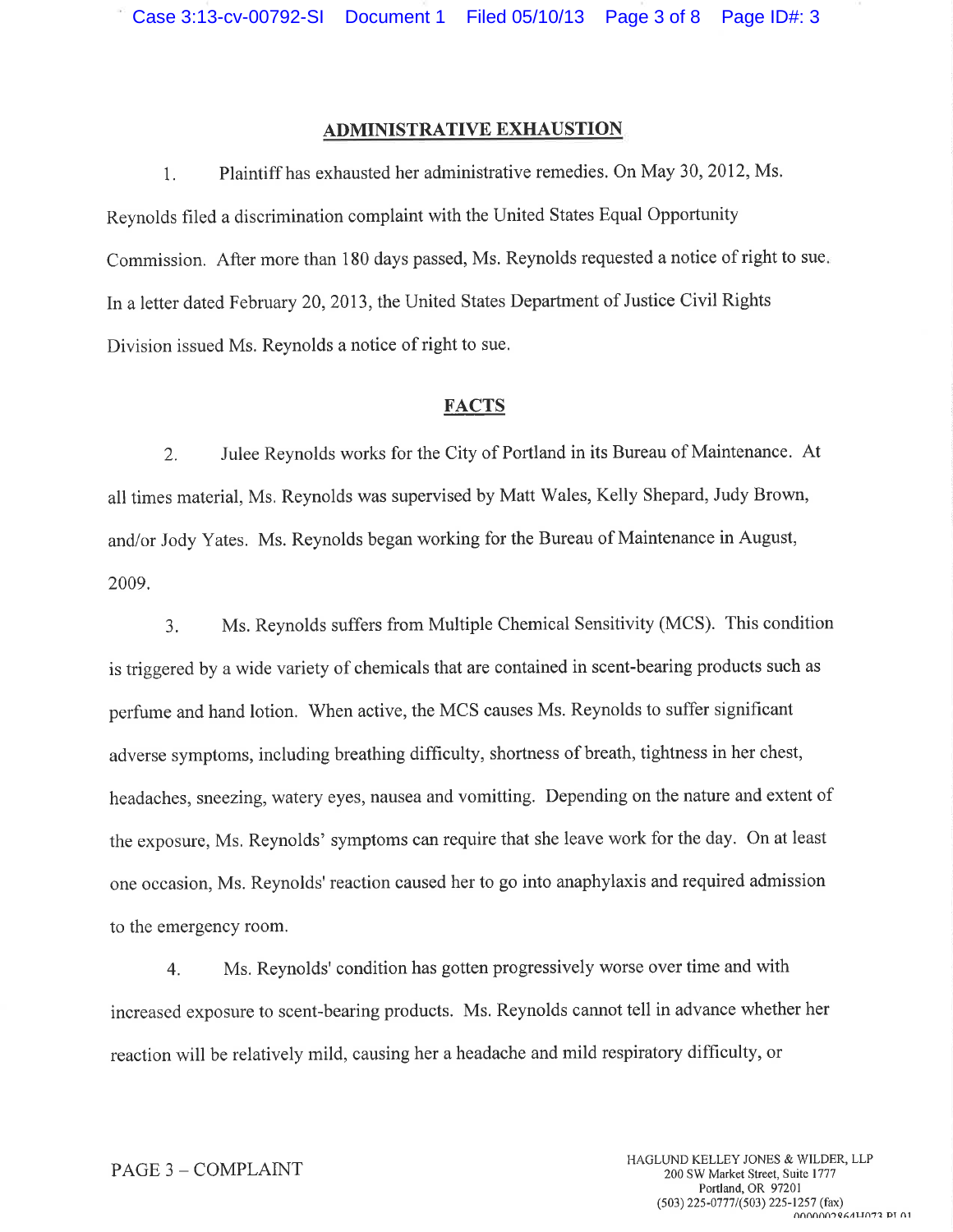## Case 3:13-cv-00792-SI Document 1 Filed 05/10/13 Page 4 of 8 Page ID#: 4

whether it will be life-threatening. Accordingly, Ms. Reynolds has structured her life in a way to minimize the possibility of exposure to chemicals that may trigger her allergies.

5. Beginning in 2010, one of Ms. Reynolds' co-workers, Cathy Perry, wore <sup>a</sup> scented product that triggered a severe reaction in Ms. Reynolds. Initially, Ms. Reynolds requested that Ms. Perry not wear that product any longer. Ms. Reynolds also reported the issue to Mr. 'Wales. In a physician's order dated July 1, 2010, Ms. Reynolds'physician directed the City that Ms. Reynolds should not be exposed to any scented products in the workplace as such work-place exposure could be "life-threatening. "

6. Despite these requests and the physician's orders, between February 2,2010 and April 25, 2011, Ms. Reynolds was exposed to scented products that triggered an allergic reaction on numerous occasions. Each time, Ms. Reynolds had significant allergic reactions, which became progressively worse over time. After each incident, Ms, Reynolds spoke with and emailed Mr. Wales, who responded that he would correct the situation.

7. On June 27,2011 Ms. Reynolds was subjected to another exposure. On that occasion, Ms. Reynolds suffered an anaphylactic reaction that required her to be hospitalized at the Emanuel Legacy emergency room and ultimately admitted to the intensive care unit. As <sup>a</sup> result, Ms. Reynolds was unable to return to work until July 1,2011. Ms, Reynolds received <sup>a</sup> return-to-work form that released her to full duty, but specihed that she was to have "No exposure to fragrances. "

8, Shortly after that, Ms. Reynolds met with the City's safety officer, Richard Herrington to discuss ways to limit her exposure to potential allergens. Ms. Reynolds suggested rearranging the workspace, placing fragrance-free signs in her workspace, educating her co-

#### PAGE 4 - COMPLAINT

HAGLUND KELLEY JONES & WILDER, LLP 200 SW Market Street, Suite 1777 Portland, OR 97201 (503) 225-0777/(503) 225-1257 (fax) n^n^nnî0Á/un72 Dr Al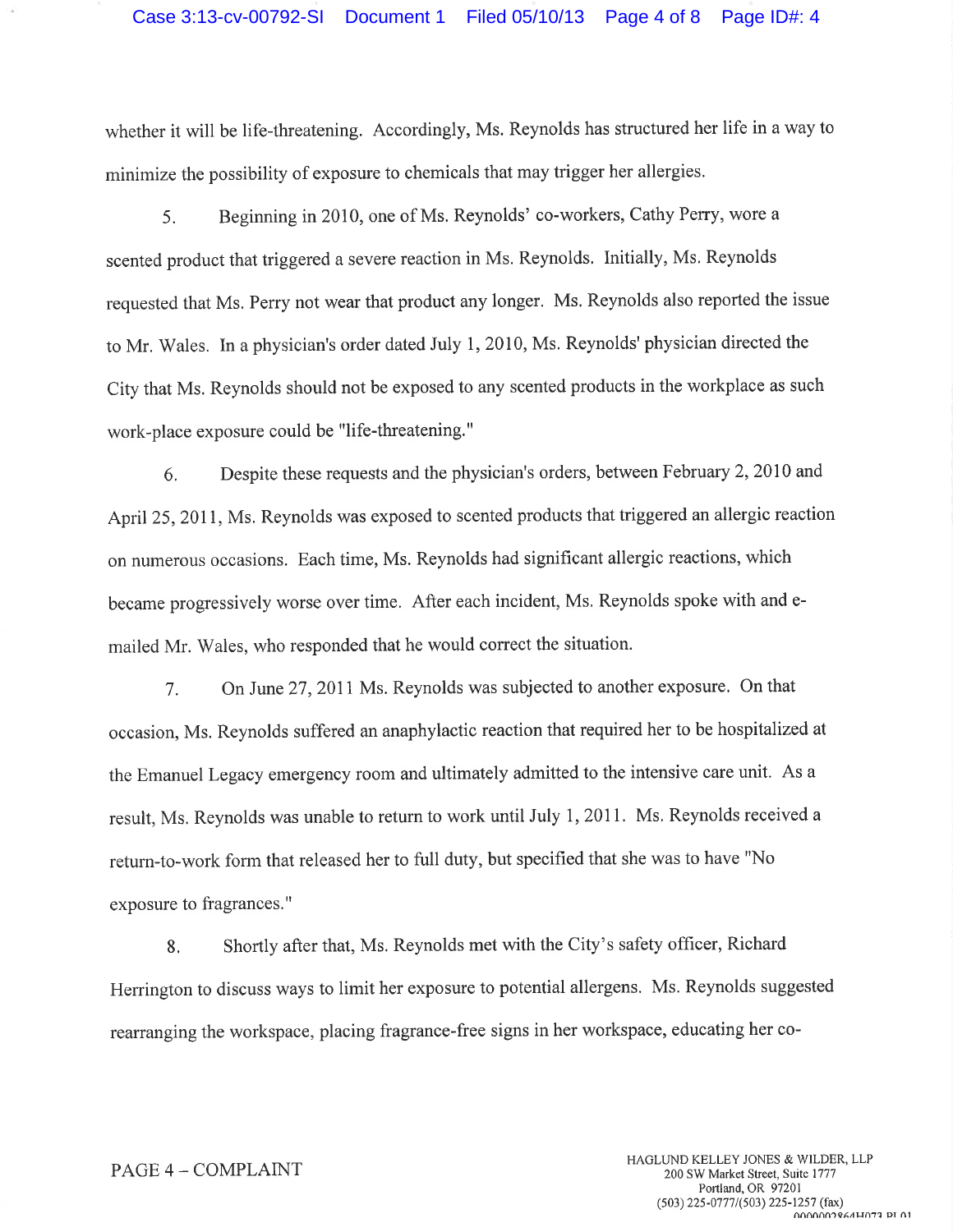# Case 3:13-cv-00792-SI Document 1 Filed 05/10/13 Page 5 of 8 Page ID#: 5

workers, and enforcing the City's fragrance-free policy. Howevet, the City refused to implement any of these suggestions.

9. In December 2011, Ms. Reynolds heard rumors that her supervisor Mr. Wales was going to move Ms. Perry into the vicinity of Ms. Reynolds' work station. Due to Ms. Perry's continued use of aggravating fragrance bearing products, Ms. Reynolds spoke with Mr. Wales in an effort to persuade him not to make the move. However, rather that reassign Ms. Perry, Mr. Wales told Ms. Reynolds "I am the supervisor and I get to make the decisions" and moved Ms. Peny immediately next to Ms. Reynolds notwithstanding her request or concerns.

10. Subsequently, in an email dated January 3,2012, Ms. Reynolds formally requested an accommodation under the Americans with Disabilities Act for her allergic condition. Ms, Reynolds' request included rearranging her workspace so that she would not be exposed to people wearing scented products, signage on the door and in her workspace indicating that it is a fragrance free zone, installation of a fan to direct scented materials away from Ms. Reynolds work area, and awareness training for co-workers and other employees to heighten their appreciation of the impact of fragrance bearing products and how to avoid triggering Ms. Reynolds' condition.

<sup>I</sup>1. The City did nothing to address Ms. Reynolds' request for accommodation.

12. On February 28,2012, Ms. Reynolds submitted a follow-up email to Kelly Shepard and the City HR representative, Vincent Woods. Ms. Reynolds specifically requested that the City implement the proposed accommodations, The City never responded to that email.

13, On March 19,2012 an attorney for Disability Rights Oregon sent a letter to the City on Ms. Reynolds' behalf. That letter again requested the foregoing accommodations for Ms. Reynolds. In response on April 4,2012 city representatives met with Ms. Reynolds and told

#### PAGE 5 - COMPLAINT

HAGLUND KELLEY JONES & WILDER, LLP 200 SV/ Market Street, Suite 1777 Portland, OR 97201 (503) 225-0777/(503) 225-1257 (fax)  $0.000002864H073$  DI 01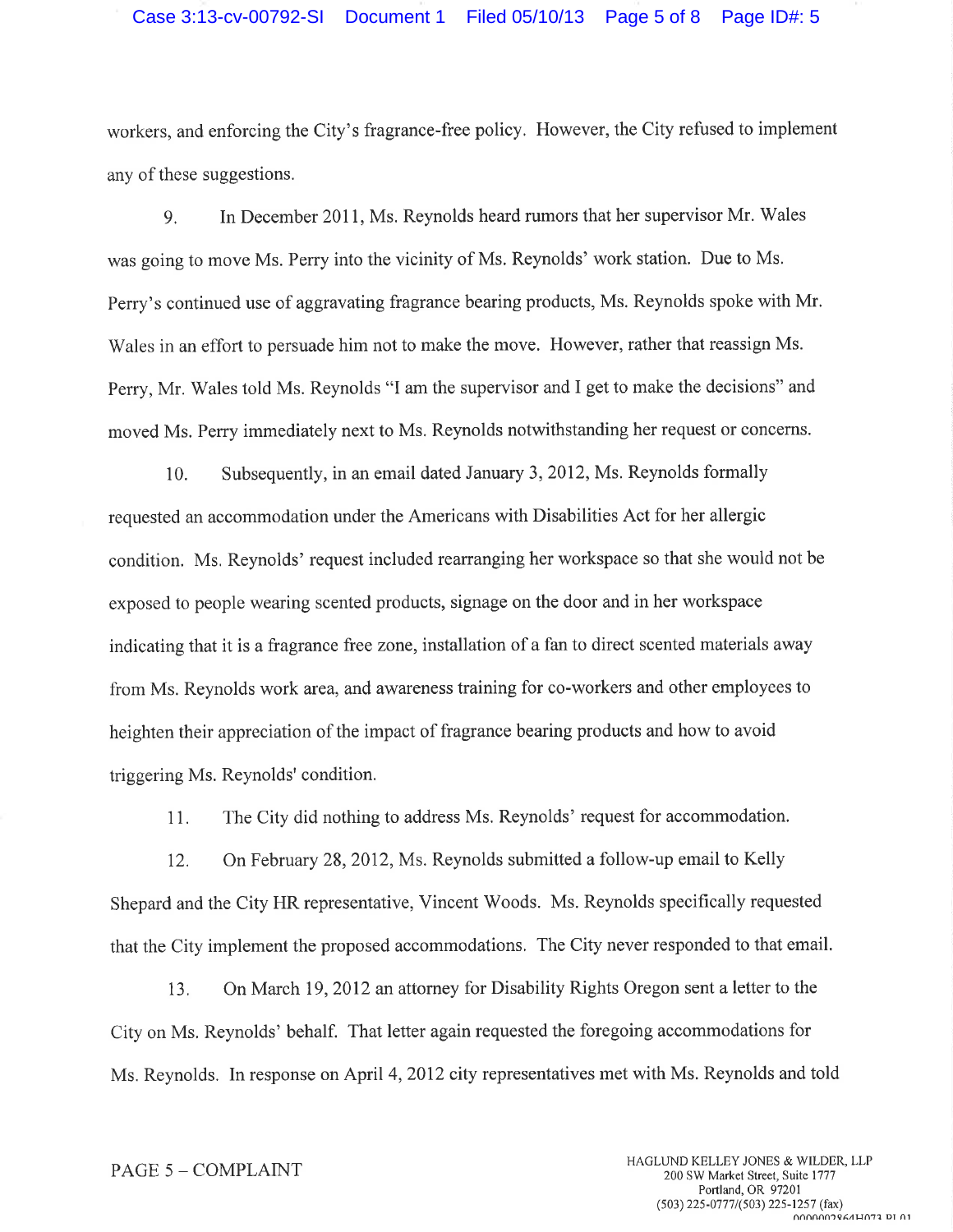# Case 3:13-cv-00792-SI Document 1 Filed 05/10/13 Page 6 of 8 Page ID#: 6

her that she was suffering from nothing more than allergic symptoms and that, in the City's view, she did not have a disability. Accordingly, they denied Ms. Reynolds' requested accommodations. The City offered, as an alternative, to move Ms. Reynolds'work station to another location in the Bureau of Maintenance office space. However, this was not an effective alternative option because, even in that location, Ms. Reynolds was still routinely exposed to employees who chose to wear scented products, including Ms. Perry.

14. Despite the inadequacy of the new option, Ms. Reynolds accepted the offer to move her work location in hopes that it would provide her with some relief. However, the new location has not significantly ameliorated Ms. Reynolds' condition. Specifically, Ms. Perry and others continue to wear scent-bearing products that trigger reactions in Ms. Reynolds,

15. This exposure has been ongoing and has caused repeated allergic reactions in Ms. Reynolds. As recently as May 3,2013, Ms. Reynolds has been exposed to fragrance-bearing products in the work place that have triggered an allergic reaction. Ms. Reynolds has continued to report the chemical exposures, but all of her reports have fallen on deaf ears. To date, the City has done nothing to correct or otherwise implement any of the suggested accommodations provided by Ms. Reynolds despite her repeated requests and her continued reports to the City about the ongoing impact of its failure to do so.

16. This ongoing exposure to allergens has triggered repeated allergic reactions, with symptoms including difficulty breathing, shortness of breath, tightness in her chest, headaches, sneezing, watery eyes, nausea and vomiting. The City's continued failure to correct and eliminate these repeated exposures has also caused Ms. Reynolds to suffer significant anxiety and distress in her work out of her fear that a future exposure could result in another

#### PAGE 6 - COMPLAINT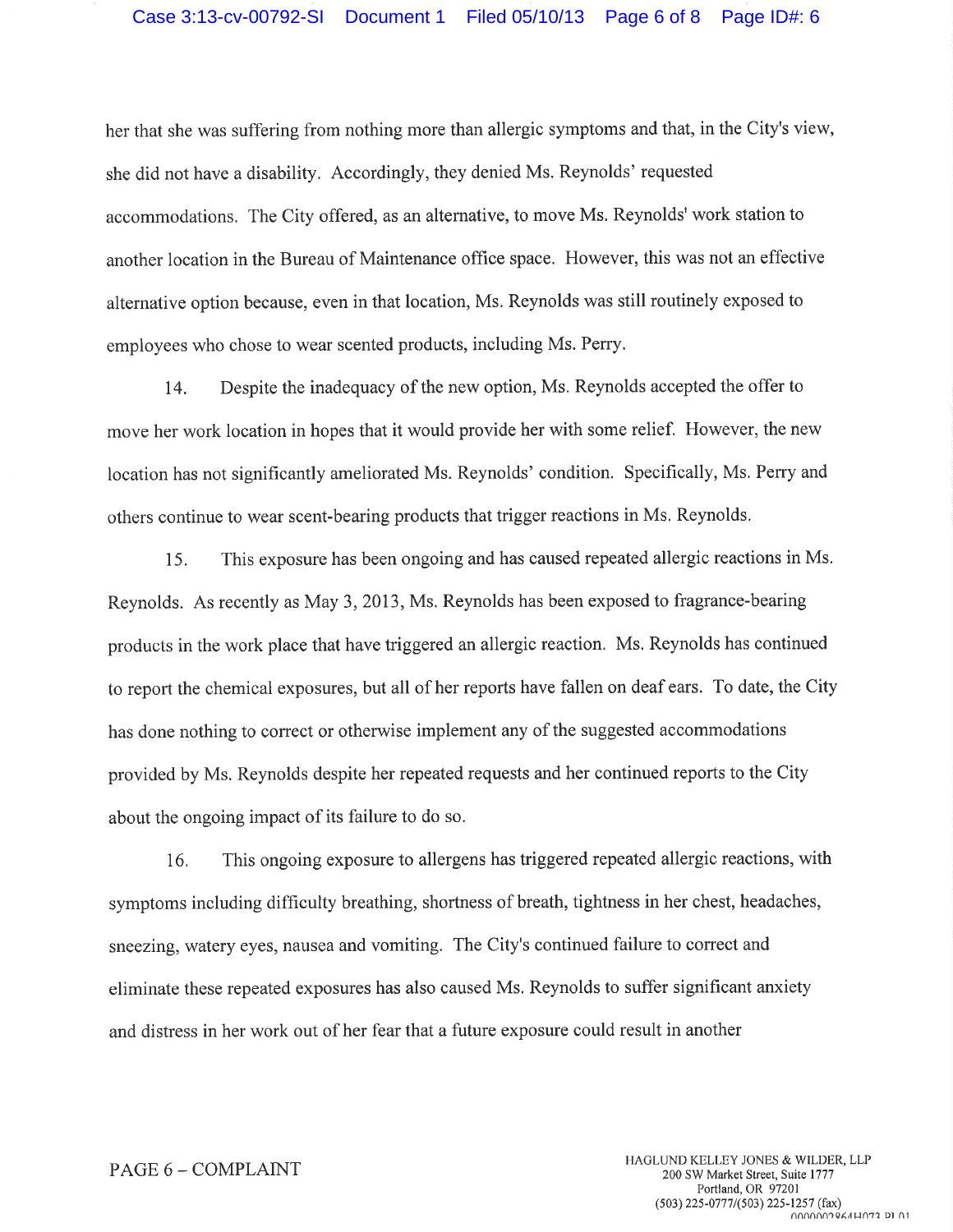hospitalization or worse. As a result, Ms. Reynolds has suffered non-economic damages in an amount to be specifically proven at trial but currently estimated at \$50,000.

## FIRST CLAIM FOR RELIEF (Violation of ADA - Failure to Accommodate)

17. Ms. Reynolds realleges each and every allegation set forth above, and in addition alleges the following facts.

18. As set forth above, Ms. Reynolds has a disability covered by the Americans with Disabilities Act as amended.

19. As set forth above, Ms. Reynolds is capable of performing the essential functions of her position.

20. As set forth above, Defendant intentionally refused to reasonably accommodate Ms. Reynolds' known disability and intentionally failed to engage in the interactive process.

21. As a direct and proximate result of defendant's failure to accommodate Ms. Reynolds' known disability, she has suffered noneconomic damages in an amount to be specifically proven at trial but currently estimated to exceed \$50,000.

22. Ms. Reynolds is entitled to her attorney fees under  $42 \text{ U.S.C.}$  \$ 2000e-5(k) as incorporated into the ADA by 42 U.S.C.  $\S$  12117(a).

# SECOND CLAIM FOR RELIEF (Negligence)

23, Plaintiff realleges each and every allegation set forth above, and in addition alleges the following facts.

24. Defendant has a duty to exercise reasonable care to avert a known and threatened risk of serious harm to Ms. Reynolds arising while she is acting within the course and scope of her employment.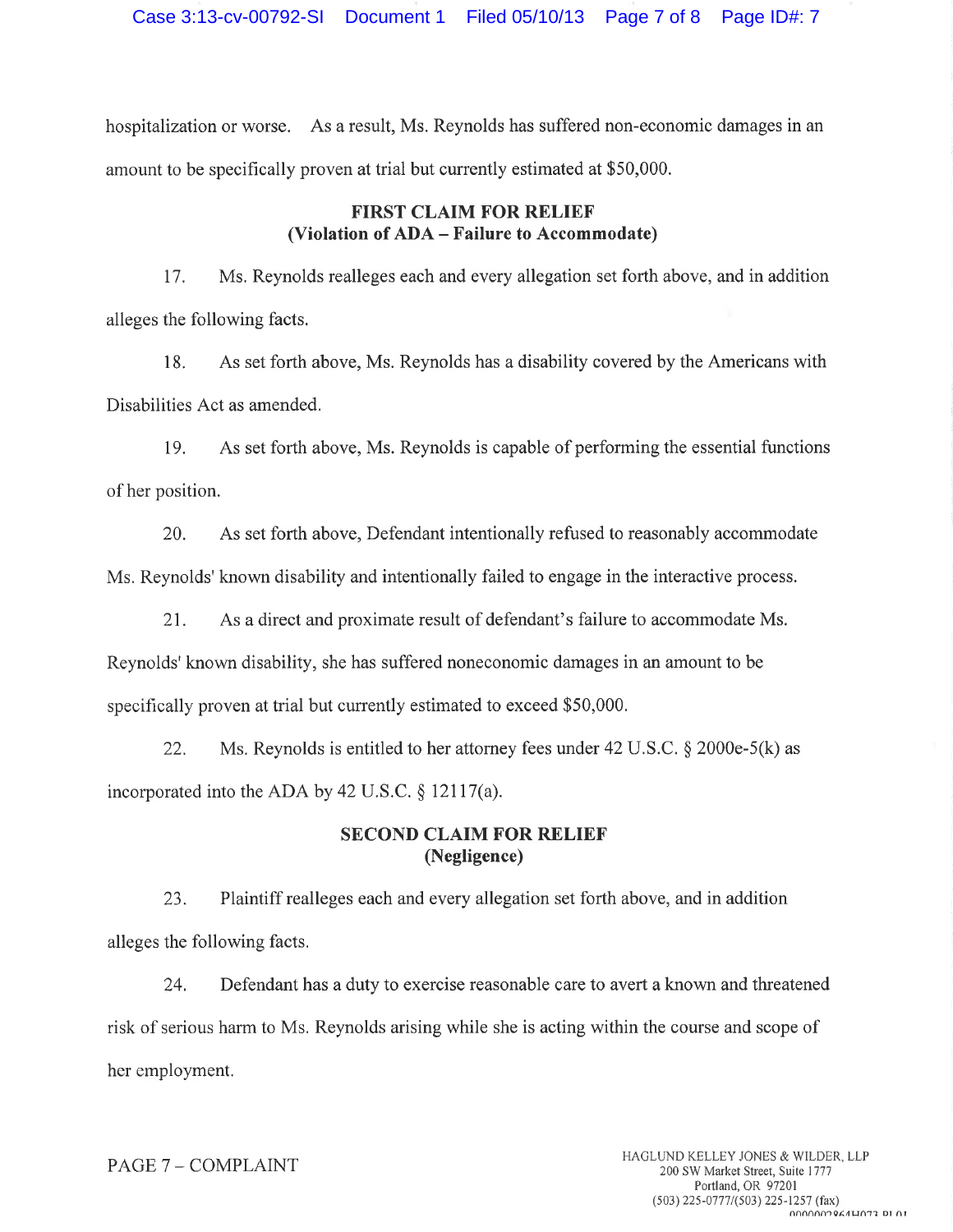25. As set forth above, Defendant, has repeatedly breached and continues to breach that duty by failing to take reasonable steps to adequately protect Ms. Reynolds from workplace exposure to scent-bearing products.

26. As a direct and proximate result of Defendant's breach, Ms. Reynolds has suffered noneconomic damages in an amount to be specifically proven at trial but currently estimated to exceed \$50,000.

# PRAYER FOR RELIEF

WHEREFORE, plaintiff prays for judgment against the defendant as follows:

1. For an injunction ordering Defendant to provide Ms. Reynolds with the accommodations she has requested;

2. For Judgment in her favor for monetary damages in an amount to be determined at the time of trial but currently estimated at \$50,000;

- For plaintiff's reasonable attorney fees; a J.
- For plaintiff's costs and disbursements incurred in prosecuting this action; and 4.
- 5. For any other relief the Court deems just, equitable, or appropriate.

DATED this  $\frac{4}{\sqrt{2}}$  day of May, 2013.

# HAGLUND KELLEY JONES & WILDER, LLP

 $\mathbf{B} \mathbf{v}$ :

Christopher Lundberg, OSB No. 94108 clundberg@hk-law.com Matthew E. Malmsheimer, OSB No. 033847 mmalmsheimer@hk-law. com Attorneys for Plaintiff